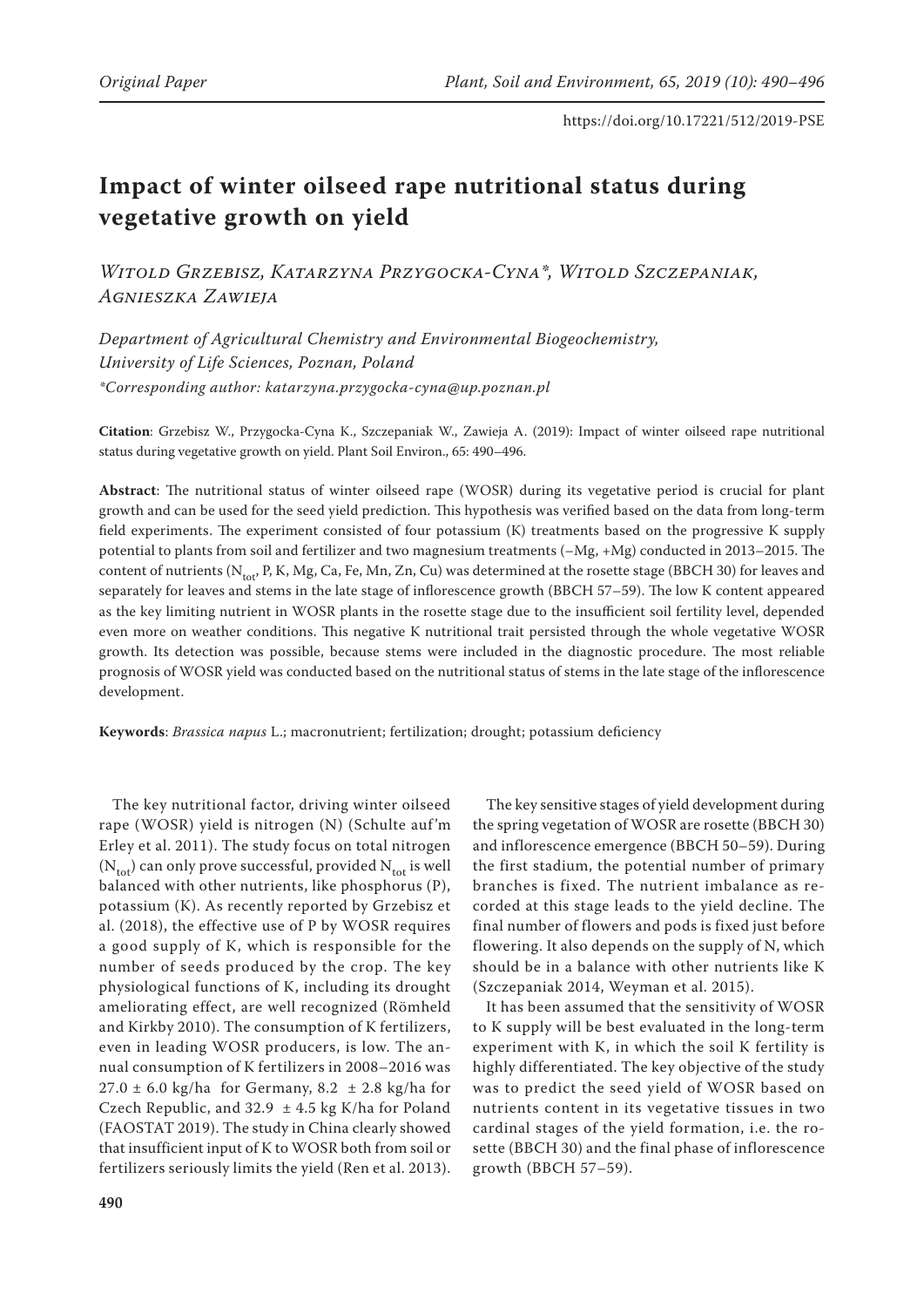## **MATERIAL AND METHODS**

Field trials with WOSR were carried out between 2013–2015 at the Brody Experimental Farm (Poznan University of Life Sciences, 52°44'N, 16°28'E), Poland. The study based on the experimental long-term trial, which was established in 1991 on Albic Luvisol originated from loamy sand. The content of available nutrients, measured each year before sowing, ranged for P from 168 to 193 mg/kg soil; for K, its content depended on the treatment and ranged:  $K0 \rightarrow 101-129$ ;  $K1 \rightarrow 122-146$ ;  $K2 \rightarrow 136-159$ ;  $K3 \rightarrow 152-186$  mg/kg soil; for Mg, it ranged from 48 to 64 mg/kg soil (Mehlich 1984). The amount of mineral nitrogen ( $N_{\text{min}}$ ) measured in spring in the layer of 0–90 cm ranged from 64 to 82 kg/ha  $(0.01 \text{ mol/L CaCl}_2)$ . Soil pH was 6.3–6.7 (1.0 mol/L KCl). Meteorological data are shown in Figure 1.

The field trial arranged as a two-factorial splitblock design, replicated four times, comprised of two systems of nutrient application:

- four rates of potassium:  $K0 \rightarrow 0$ ;  $K1 \rightarrow 49.8$ ;  $K2 \rightarrow 99.6$ ;  $K3 \rightarrow 199.2$  kg K/ha.
- two rates of magnesium:  $0$ ,  $15 + 3$  kg Mg/ha.

The experiment had a randomized block design, with four replicates. The area of an individual plot was 22.4  $m^2$  (2.8 m  $\times$  8 m). The fore-crop for WOSR was faba bean. Seeds of WOSR line covariate Nectar ES were sown each year at a rate of 50 plants/ $m<sup>2</sup>$  at 24, 20, 25 August, 2012, 2013, 2014. Rates and forms of nutrients applied two weeks before WOSR sowing were as follows: (i) K as KCl and (ii) Mg as Kieserite – in accordance to the experimental design (iii) P in the rate of 26.2 kg/ha as TP (triple superphosphate).

Mg applied to WOSR foliage at BBCH 30 was in the form  $MgSO<sub>4</sub>$ <sup>-7</sup> H<sub>2</sub>O. N as NH<sub>4</sub>NO<sub>3</sub> (34%) was applied in the double rate of 80 kg/ha at the beginning of spring vegetation and repeated at BBCH 29. WOSR was harvested from an area of  $12 \text{ m}^2$  at  $20$ ,  $22$ , 15 July 2013, 2014, 2015, respectively. Seed yield was adjusted to 8% moisture content.

Plant material for the determination of dry matter and nutrients content was collected from an area of 0.2 m2 at plant stage of BBCH 30 (5.04, 27.03, 6.04) and 57–59 (29.04, 4.05, 2.05 in 2013, 2014, 2015, respectively). At the latter stage, it was divided into leaves and stems. The biomass of plants at BBCH 30 was in the range of 1.2–1.5, 0.9–1.1, 1.5–2.0 t/ha dry matter (DM) and at BBCH 57–59 of 3.1–3.0, 5.0–5.5, 5.0–6.0 t/ha DM, in 2013, 2014, 2015, respectively.  $N_{\text{tot}}$  content was determined using a standard macro-Kjeldahl procedure. For other nutrients, the harvested plant sample was dried at 65°C and then mineralized at 600°C. The obtained ash was then dissolved in 33%  $HNO<sub>3</sub>$ . The P concentration was measured by the vanadium-molybdenum method using a Specord 2XX/40 (Analytik Jena, Jena, Germany) at a wavelength of 436 nm. K concentration was measured by the flame-photometry and other nutrients by atomic-absorption spectrometry – flame type.

The obtained data were subjected to the analysis of variance (Statistica 10, StatSoft. Inc., Tulsa, USA), and the differences between treatments were evaluated with Tukey's test. The simple and stepwise regression was applied to define the optimal set of variables for the plant characteristics. The best regression model was selected based on the highest *F*-value for the entire model.



Figure 1. Daily mean air temperature and total precipitation at the Brody Experimental (Poznan, Poland)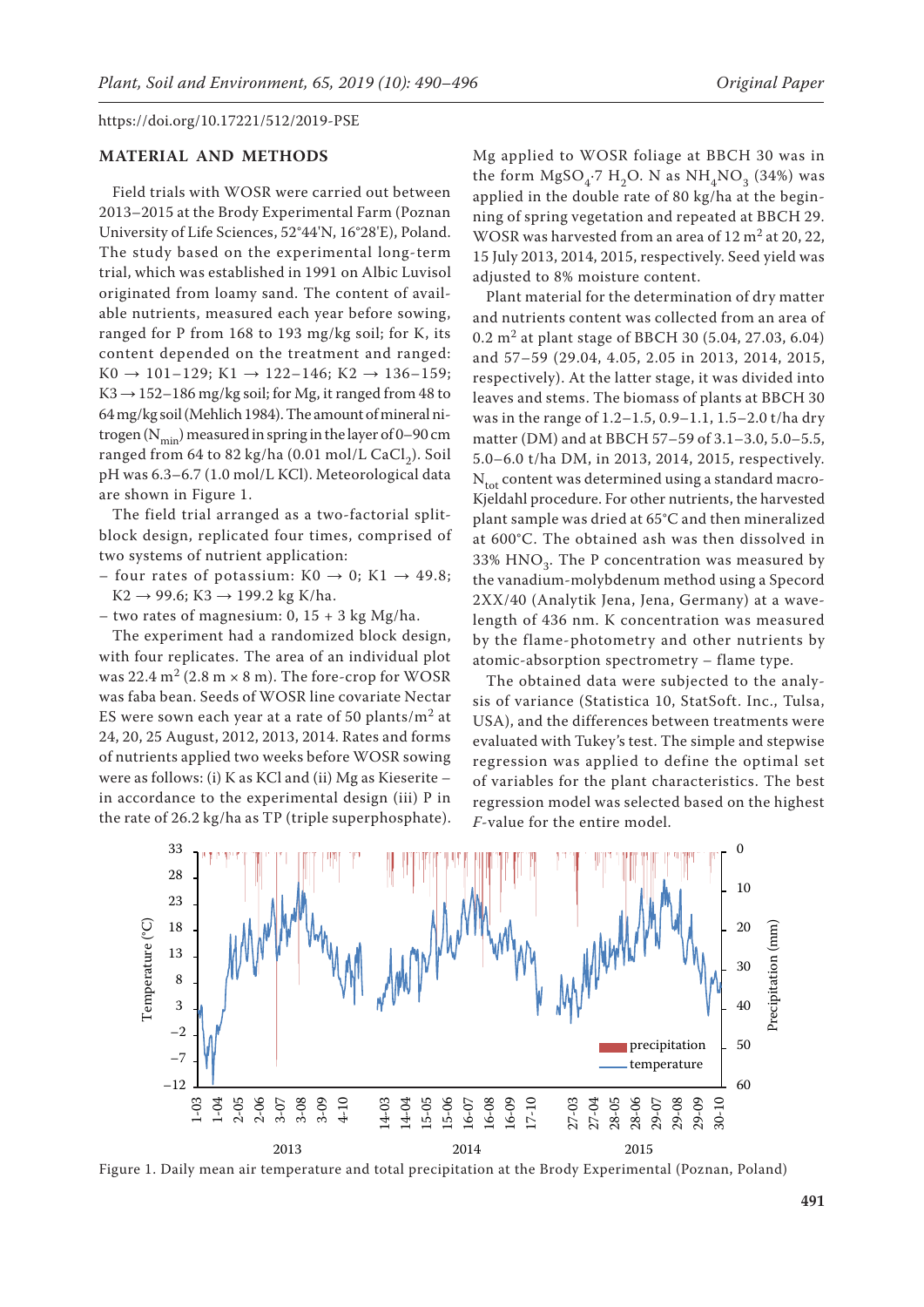





Figure 2. Effect of (a) potassium and (b) magnesium fertilization on seed yield of winter oilseed rape in consecutive years of study. K0 – 0, K1 – 49.8, K2 – 99.6; K3 – 199.2 kg K/ha

## **RESULTS AND DISCUSSION**

Yields of WOSR significantly depended on the interaction of years and K treatments (Figure 2a). The low yield in 2013 was due to frost, which took place between 19th and 23rd March. Total sum of rainfalls in March and April amounted to 27.2 mm (1/3 of the long-term average) (Figure 1). In this particular year, the shortage of K input resulted in yield decrease by 0.6 t/ha (–15%) with respect to the NP control. The yield increase due to K fertilization can be explained by the increased frost resistance of plants well supplied with this nutrient (Römheld and Kirkby 2010). In 2014, the average yield was above 4 t/ha, but the effect of K was non-consistent. The amount of rainfalls in these two critical months was 125% of the long-term average. In 2015, yield harvested on the NP control was at the level of

|                          | Level of | $N_{\text{tot}}$  | ${\bf P}$        | ${\bf K}$          | Mg               | Ca                | Fe                 | Mn                | Zn                | Cu                |
|--------------------------|----------|-------------------|------------------|--------------------|------------------|-------------------|--------------------|-------------------|-------------------|-------------------|
| Factor                   | factor   |                   |                  | (g/kg DM)          |                  |                   |                    | (mg/kg DM)        |                   |                   |
|                          | 2013     | $42.8^{b}$        | 2.1 <sup>a</sup> | 32.8 <sup>a</sup>  | 2.7 <sup>c</sup> | $15.4^{b}$        | 217.2 <sup>a</sup> | $43.5^{\circ}$    | 38.7 <sup>c</sup> | 6.0 <sup>c</sup>  |
| Year $(Y)$               | 2014     | 37.8 <sup>a</sup> | 2.6 <sup>b</sup> | 37.7 <sup>b</sup>  | $2.1^{b}$        | $15.3^{b}$        | 193.8 <sup>a</sup> | 36.8 <sup>b</sup> | 19.7 <sup>b</sup> | 4.3 <sup>b</sup>  |
|                          | 2015     | 38.1 <sup>a</sup> | 3.9 <sup>c</sup> | 48.6 <sup>c</sup>  | 1.7 <sup>a</sup> | 13.6 <sup>a</sup> | 336.0 <sup>b</sup> | 26.1 <sup>a</sup> | 17.1 <sup>a</sup> | 2.8 <sup>a</sup>  |
| <i>F</i> -value          |          | 40.0***           | $375.1***$       | 201.5***           | 54.3***          | $4.4*$            | 48.5***            | $74.0***$         |                   | 279.0*** 157.0*** |
|                          | 0.0      | 37.8 <sup>a</sup> | 2.9              | 37.7 <sup>a</sup>  | 2.2              | 14.8              | 250.9              | 35.9              | 25.3              | 4.2               |
| Potassium rate           | 49.8     | 39.7 <sup>a</sup> | 2.9              | 40.1 <sup>ab</sup> | 2.1              | 14.4              | 234.7              | 37.1              | 25.9              | 4.5               |
| $(kg K/ha)$ $(K)$        | 99.6     | 39.1 <sup>a</sup> | 2.8              | 39.8 <sup>ab</sup> | 2.2              | 14.9              | 244.8              | 34.3              | 24.4              | 4.2               |
|                          | 199.2    | 41.7 <sup>b</sup> | 2.8              | 41.0 <sup>b</sup>  | $2.2\,$          | 15.0              | 265.5              | 34.5              | 25.1              | $4.5\,$           |
| $F$ -value               |          | $9.9***$          | 0.6              | $4.5***$           | 0.4              | 0.2               | 0.4                | 1.2               | 0.5               | 1.4               |
| Magnesium rate           | 0.0      | 39.4              | 2.8              | 38.6               | 2.1              | 13.7 <sup>a</sup> | 279.8 <sup>b</sup> | 35.6              | 24.8              | 4.2               |
| $kg/ha$ (Mg)             | $15 + 3$ | 39.8              | 2.9              | 40.8 <sup>b</sup>  | 2.2              | 15.8 <sup>b</sup> | 218.1 <sup>a</sup> | 35.3              | 25.6              | 4.5               |
| <i>F</i> -value          |          | 0.8               | 0.3              | $11.4***$          | 0.9              | 13.7***           | 23.8***            | 0.1               | 1.0               | 3.8               |
| F-value for interactions |          |                   |                  |                    |                  |                   |                    |                   |                   |                   |
| $Y \times K$             |          | $4.1***$          | 1.8              | $3.7**$            | 2.0              | 0.5               | $4.7***$           | 0.8               | 1.7               | 0.9               |
| $Y \times Mg$            |          | 1.6               | $4.8*$           | $9.5***$           | 0.0              | $6.9**$           | 12.7***            | $3.9*$            | 3.0               | 2.4               |
| $K \times Mg$            |          | $0.7\,$           | 0.1              | 1.4                | 0.6              | 1.2               | $3.0*$             | 2.4               | 1.2               | 0.4               |
| $Y \times K \times Mg$   |          | 0.9               | 2.2              | $2.7*$             | 0.5              | 1.2               | 1.0                | 0.6               | $2.6*$            | 0.4               |

Table 1. Nutrient content in leaves of winter oilseed rape at the rosette stage (BBCH 30)

 $*P < 0.05$ ;  $*^*P < 0.01$ ;  $*^*P < 0.001$ ; the same letter indicates a lack of significant differences within the treatment.  $N_{\text{tot}}$  – total nitrogen; DM – dry matter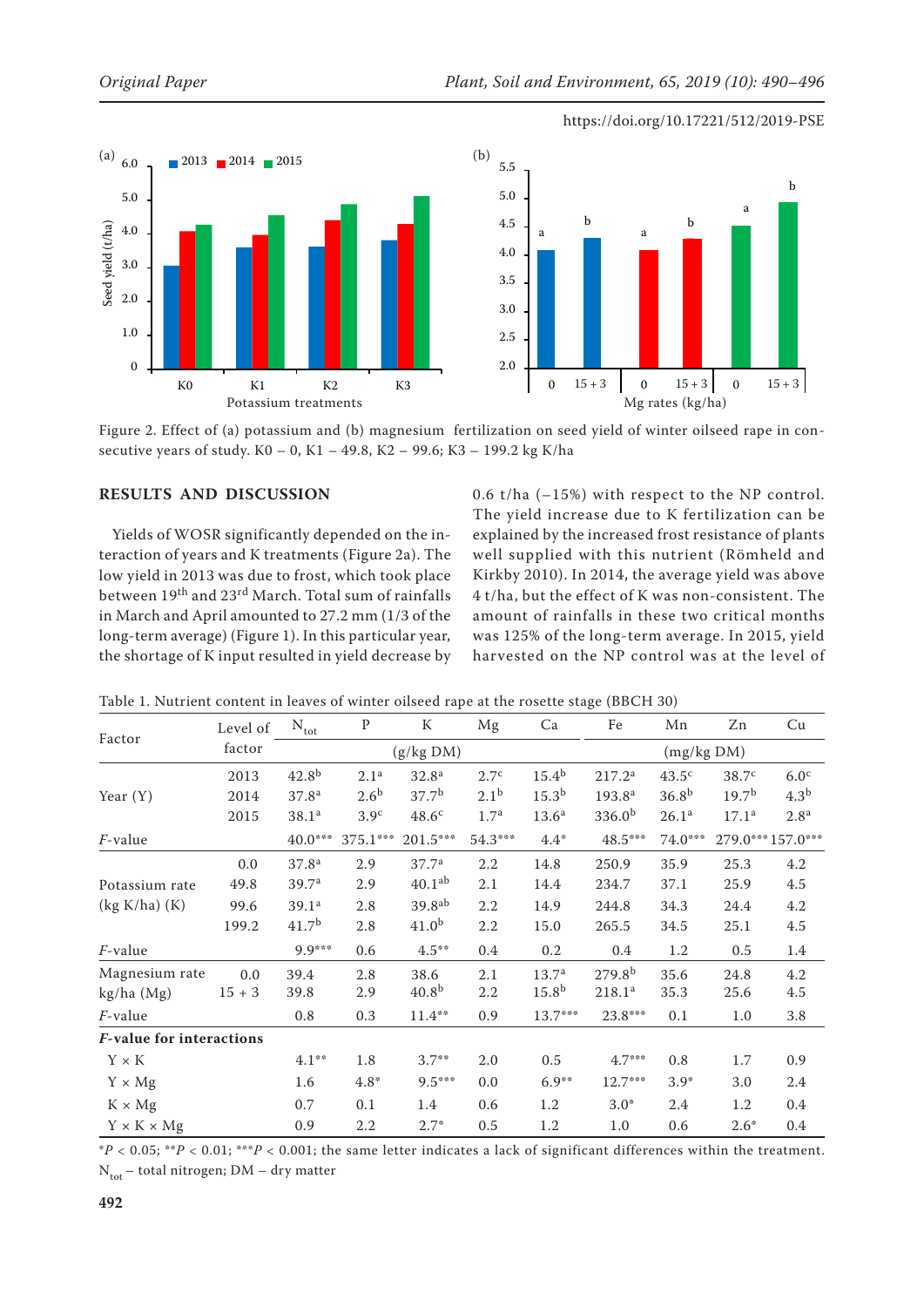Table 2. Correlation matrix between nutrients content in winter oilseed rape leaves at BBCH 30 and seed yield,  $n = 24$ 

|                  | $N_{\text{tot}}$ | P         | К         | Mg         | Ca      | Fe         | Mn         | Zn         | Cu         |
|------------------|------------------|-----------|-----------|------------|---------|------------|------------|------------|------------|
| Yield            | $-0.37$          | $0.79***$ | $0.89***$ | $-0.81***$ | $-0.14$ | 0.31       | $-0.84***$ | $-0.78***$ | $-0.78***$ |
| $N_{\text{tot}}$ | 1.00             | $-0.52*$  | $-0.38$   | $0.58***$  | 0.34    | $-0.12$    | $0.52**$   | $0.74***$  | $0.71***$  |
| P                |                  | 1.00      | $0.92***$ | $-0.84***$ | $-0.31$ | $0.53**$   | $-0.93***$ | $-0.76***$ | $-0.90***$ |
| K                |                  |           | 1.00      | $-0.83***$ | $-0.18$ | 0.38       | $-0.90***$ | $-0.71***$ | $-0.81***$ |
| Mg               |                  |           |           | 1.00       | 0.38    | $-0.47*$   | $0.81***$  | $0.84***$  | $0.89***$  |
| Ca               |                  |           |           |            | 1.00    | $-0.69***$ | 0.25       | 0.30       | $0.47*$    |
| Fe               |                  |           |           |            |         | 1.00       | $-0.44*$   | $-0.31$    | $-0.57**$  |
| Mn               |                  |           |           |            |         |            | 1.00       | $0.82***$  | $0.88***$  |
| Zn               |                  |           |           |            |         |            |            | 1.00       | $0.90***$  |

\*\*\**P* < 0.001; \*\**P* < 0.01; \**P* < 0.05; N<sub>tot</sub> – total nitrogen

that in 2014 and increased in accordance with rising K input. The effect of Mg was year specific, rising from 0.2 t/ha in 2013 and 2014 to 0.38 t/ha in 2015 (Figure 2b).

The content of nutrients in WOSR rosette showed sensitivity to weather (Table 1). With respect to this factor, two key trends can be distinguished. The decreasing yearly trends in accordance with the experiment course, were observed for  $N_{tot}$ , K, Mg, Mn, Zn and Cu. The reversed trend was noticed for P and Fe. The significant effect of K was recorded for  $N_{tot}$  and K. The highest content of both nutrients was recorded for the K3 plot. These results corroborates the hypothesis by Marschnert et al. (1997), who stated that an efficient uptake of N by plants from soil is guaranteed, provided a good supply of K is maintained. Plants fertilized with Mg showed a significantly higher content of K, Ca, and Fe.

| Table 3. Nutrient content in leaves of winter oil seed rape at the stage of inflorescence development (BBCH 57–59) |  |  |
|--------------------------------------------------------------------------------------------------------------------|--|--|
|--------------------------------------------------------------------------------------------------------------------|--|--|

|                                 | Level of | $\rm N_{tot}$     | $\mathbf{P}$     | K                 | Mg               | Ca   | Fe                 | Mn                | Zn                | Cu               |
|---------------------------------|----------|-------------------|------------------|-------------------|------------------|------|--------------------|-------------------|-------------------|------------------|
| Factor                          | factor   |                   | (g/kg DM)        |                   |                  |      |                    | (mg/kg DM)        |                   |                  |
|                                 | 2013     | $31.4^{b}$        | 2.0 <sup>a</sup> | 34.7 <sup>a</sup> | 2.0 <sup>b</sup> | 15.4 | 64.9 <sup>a</sup>  | 38.2 <sup>a</sup> | 29.7 <sup>a</sup> | 6.0 <sup>b</sup> |
| Year $(Y)$                      | 2014     | $28.3^{a}$        | 2.2 <sup>a</sup> | 34.3 <sup>a</sup> | 1.7 <sup>a</sup> | 14.9 | 68.1 <sup>a</sup>  | 37.6 <sup>a</sup> | 40.1 <sup>c</sup> | 4.7 <sup>a</sup> |
|                                 | 2015     | 37.2 <sup>c</sup> | 3.8 <sup>b</sup> | 44.2 <sup>b</sup> | $2.4^{\circ}$    | 14.4 | 103.1 <sup>b</sup> | $48.8^{b}$        | 33.9 <sup>b</sup> | 5.0 <sup>a</sup> |
| <i>F</i> -value                 |          | 120.9***          | 548.2***         | 43.2***           | $71.2***$        | 2.8  | 93.6***            | $31.9***$         | 37.8***           | 23.6***          |
|                                 | 0.0      | 30.1 <sup>a</sup> | 2.8 <sup>b</sup> | 36.4              | 2.0 <sup>a</sup> | 14.9 | 77.1               | 40.6              | $34.4^{b}$        | 5.2              |
| Potassium rate                  | 49.8     | $32.1^{ab}$       | 2.6 <sup>a</sup> | 38.7              | 2.0 <sup>a</sup> | 14.6 | 78.3               | 40.4              | 32.1 <sup>a</sup> | 5.4              |
| $(kg/ha)$ $(K)$                 | 99.6     | $33.3^{b}$        | 2.6 <sup>a</sup> | 36.4              | 2.0 <sup>a</sup> | 14.8 | 78.6               | 41.1              | $35.4^{b}$        | 5.1              |
|                                 | 199.2    | 33.7 <sup>b</sup> | 2.6 <sup>a</sup> | 39.5              | $2.2^{b}$        | 15.3 | 80.9               | 44.0              | 36.4 <sup>c</sup> | 5.3              |
| <i>F</i> -value                 |          | $12.0***$         | $2.8*$           | 2.6               | $3.4*$           | 0.7  | 0.4                | 1.7               | $3.5*$            | $0.8\,$          |
| Magnesium rate                  | $\Omega$ | 32.3              | 2.6              | 36.2 <sup>a</sup> | 2.0              | 14.7 | 75.8 <sup>a</sup>  | 41.2              | 34.9              | 5.1              |
| $(kg/ha)$ $(Mg)$                | $15 + 3$ | 32.4              | 2.7              | 39.3 <sup>b</sup> | 2.1              | 15.1 | 81.6 <sup>b</sup>  | 41.9              | 34.2              | 5.4              |
| F-value                         |          | 0.1               | 1.4              | $9.5***$          | 1.3              | 1.1  | $5.2*$             | 0.3               | 0.6               | 3.4              |
| <b>F-values for interaction</b> |          |                   |                  |                   |                  |      |                    |                   |                   |                  |
| $\mathbf{Y}\times\mathbf{K}$    |          | 15.8***           | 1.2              | 1.2               | 0.3              | 1.1  | 1.2                | $2.3*$            | 1.3               | 1.5              |
| $Y \times Mg$                   |          | $7.3**$           | $3.3*$           | $4.8*$            | 0.4              | 1.1  | 0.9                | 1.3               | $4.0*$            | $4.4*$           |
| $K \times Mg$                   |          | $5.9**$           | 1.0              | 2.4               | 0.8              | 1.4  | 0.8                | 0.6               | 1.6               | 2.4              |
| $Y \times K \times Mg$          |          | $3.6***$          | $2.3*$           | 1.2               | $3.6***$         | 1.0  | 0.8                | 1.7               | 0.8               | $1.0\,$          |

\**P* < 0.05; \*\**P* < 0.01; \*\*\**P* < 0.001; the same letter indicates a lack of significant differences within the treatment.  $N_{\text{tot}}$  – total nitrogen; DM – dry matter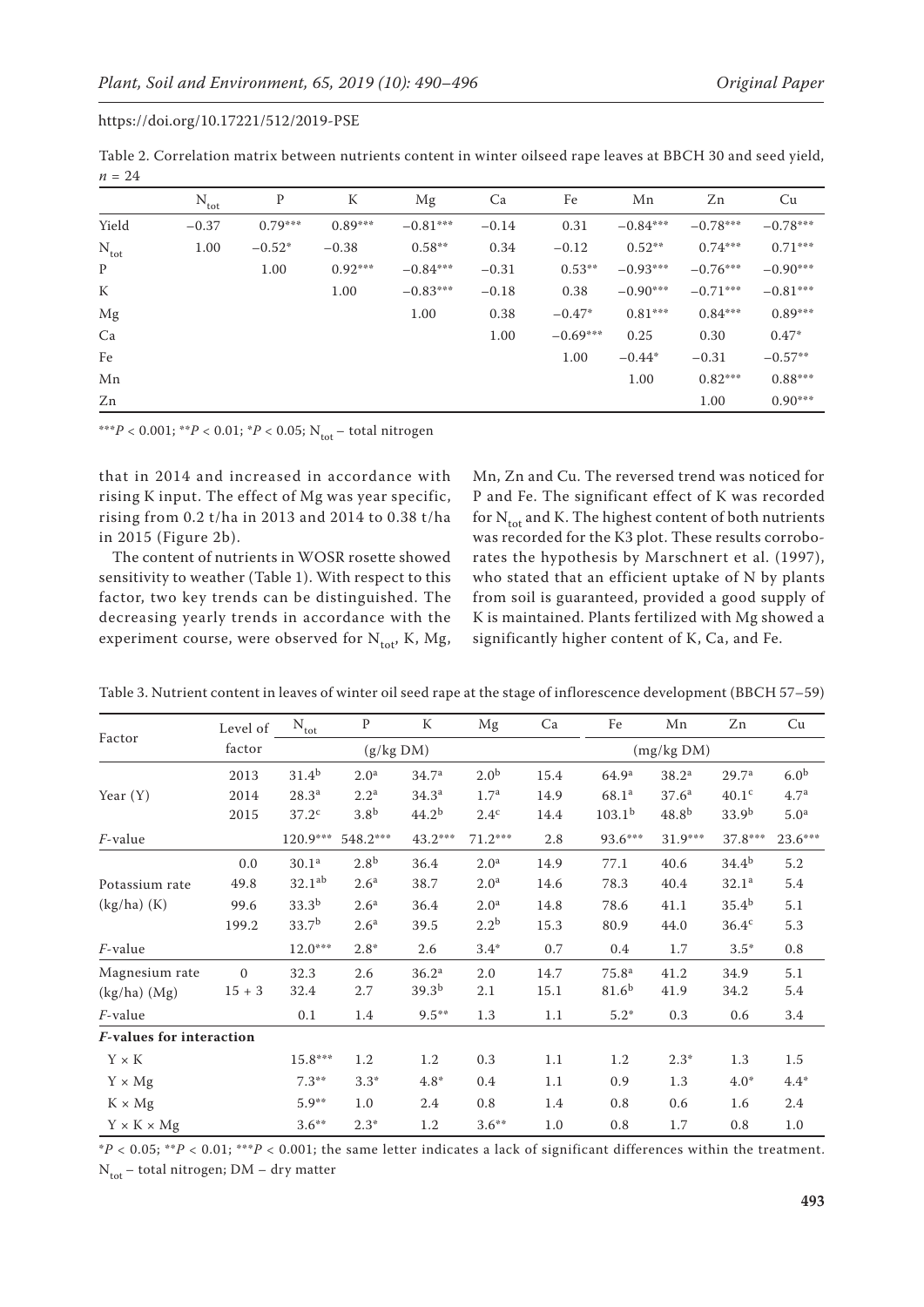L

| and seed yield, $n=24$ |                  |           |           |           |         |           |           |         |          |  |
|------------------------|------------------|-----------|-----------|-----------|---------|-----------|-----------|---------|----------|--|
|                        | $N_{\text{tot}}$ | P         | K         | Mg        | Ca      | Fe        | Mn        | Zn      | Cu       |  |
| Yield                  | $0.42*$          | $0.71***$ | $0.65***$ | $0.46*$   | $-0.29$ | $0.78***$ | $0.68***$ | 0.35    | $-0.51*$ |  |
| $N_{\text{tot}}$       | 1.00             | $0.66***$ | $0.59**$  | $0.76***$ | $-0.03$ | $0.66***$ | $0.60**$  | $-0.10$ | 0.25     |  |
| P                      |                  | 1.00      | $0.81***$ | $0.78***$ | $-0.35$ | $0.94***$ | $0.78***$ | $-0.05$ | $-0.27$  |  |
| K                      |                  |           | 1.00      | $0.77***$ | $-0.22$ | $0.82***$ | $0.76***$ | $-0.11$ | $-0.15$  |  |
| Mg                     |                  |           |           | 1.00      | $-0.01$ | $0.78***$ | $0.77***$ | $-0.31$ | 0.19     |  |
| Ca                     |                  |           |           |           | 1.00    | $-0.19$   | $-0.19$   | $-0.05$ | $0.57**$ |  |
| Fe                     |                  |           |           |           |         | 1.00      | $0.80***$ | 0.01    | $-0.19$  |  |
| Mn                     |                  |           |           |           |         |           | 1.00      | $-0.03$ | $-0.17$  |  |
| Zn                     |                  |           |           |           |         |           |           | 1.00    | $-0.51*$ |  |

Table 4. Correlation matrix between nutrients in winter oilseed rape leaves at the inflorescence development,

 $*P < 0.05$ ;  $*P < 0.01$ ;  $**P < 0.001$ ; N<sub>tot</sub> – total nitrogen

The K content in WOSR at the rosette stage appeared as the key nutritional factor, limiting the seed yield (Table 2). The step-wise analysis clearly showed that the K content explained 82% variability in the yield (Y):

$$
Y = -0.0019K^2 + 0.334K - 2.005 \text{ for } n = 24,
$$
  

$$
R^2 = 0.82 \text{ and } P \le 0.001.
$$

The highest yield of 5.2 t/ha can be obtained, provided K content in leaves is 61.6 g/kg DM. It is necessary to stress that K content in WOSR leaves was significantly correlated with P, but negatively with most nutrients, including Mg.

In comparison to the rosette stage, trends of nutrient contents in WOSR leaves at the end of inflorescence development were nutrient specific (Table 3). The content decrease with respect to the rosette stage was observed for  $N_{tot}$  and Fe. In contrast, the contents of P, K, and Ca did not show any remarkable changes, keep-

| Factor                          | Level of | $N_{\text{tot}}$   | $\mathbf{P}$     | K                  | Mg               | Ca                | Fe                 | Mn                 | Zn                 | Cu               |
|---------------------------------|----------|--------------------|------------------|--------------------|------------------|-------------------|--------------------|--------------------|--------------------|------------------|
|                                 | factor   |                    |                  | (g/kg DM)          |                  |                   |                    | (g/kg DM)          |                    |                  |
|                                 | 2013     | $32.2^{b}$         | 2.0 <sup>a</sup> | 30.9 <sup>a</sup>  | 1.8 <sup>a</sup> | $13.6^{b}$        | 160.2 <sup>b</sup> | $23.8^{b}$         | 111.9 <sup>b</sup> | 5.3 <sup>c</sup> |
| Year $(Y)$                      | 2014     | $27.5^{\rm a}$     | 2.6 <sup>b</sup> | 37.0 <sup>c</sup>  | 1.5 <sup>a</sup> | $13.4^{b}$        | 209.4c             | 19.6 <sup>a</sup>  | 69.6 <sup>a</sup>  | 3.9 <sup>b</sup> |
|                                 | 2014     | 27.3 <sup>a</sup>  | 3.0 <sup>c</sup> | $33.5^{b}$         | 2.8 <sup>b</sup> | 11.3 <sup>a</sup> | 85.9 <sup>a</sup>  | 21.6 <sup>ab</sup> | 107.5 <sup>b</sup> | 2.0 <sup>a</sup> |
| <i>F</i> -value                 |          | $60.6***$          | 89.6***          | $23.3***$          | 281.2***         | $5.8**$           | $226.4***$         | 13.2***            | $9.2***$           | 444.3***         |
|                                 | 0.0      | 27.6 <sup>ab</sup> | 2.6              | 32.9 <sup>a</sup>  | 2.0 <sup>a</sup> | 13.3              | 143.7 <sup>a</sup> | 21.6               | 102.8              | 3.5 <sup>a</sup> |
| Potassium rate                  | 49.8     | $29.6^{b}$         | 2.4              | 32.7 <sup>a</sup>  | 2.0 <sup>a</sup> | 12.0              | $144.4^a$          | 21.2               | 92.7               | 3.6 <sup>b</sup> |
| $(kg/ha)$ $(K)$                 | 99.6     | 27.2 <sup>a</sup>  | 2.6              | 33.2 <sup>ab</sup> | 2.0 <sup>a</sup> | 13.1              | 150.8 <sup>b</sup> | 21.1               | 88.3               | 3.8 <sup>b</sup> |
|                                 | 199.2    | $31.5^{\circ}$     | 2.6              | $36.5^{b}$         | $2.2^{b}$        | 12.7              | $168.4^c$          | 22.8               | 101.5              | 3.9 <sup>b</sup> |
| <i>F</i> -value                 |          | $23.3***$          | 2.1              | $5.9**$            | $4.8***$         | 0.9               | $5.8**$            | 1.4                | 0.6                | $3.3*$           |
| Magnesium rate                  | 0.0      | 28.9               | 2.6              | 33.9               | 2.0              | 12.4              | 152.8              | 21.3               | 100.0              | 3.7              |
| $(kg/ha)$ $(Mg)$                | $15 + 3$ | 29.0               | 2.5              | 33.7               | 2.1              | 13.1              | 150.9              | 22.0               | 92.7               | 3.7              |
| <i>F</i> -value                 |          | 0.1                | 3.0              | 0.0                | 0.6              | 1.5               | 0.2                | 1.4                | 0.7                | 0.1              |
| <b>F-values for interaction</b> |          |                    |                  |                    |                  |                   |                    |                    |                    |                  |
| $Y \times K$                    |          | $13.6***$          | $2.3*$           | 0.4                | 1.2              | 0.6               | 2.0                | $2.7*$             | 1.7                | 1.6              |
| $Y \times Mg$                   |          | 1.4                | 2.4              | 2.8                | 1.4              | 2.9               | $5.0**$            | 1.1                | 0.6                | 0.0              |
| $K \times Mg$                   |          | 0.9                | 1.1              | 0.6                | 2.0              | 0.6               | 0.2                | 1.0                | 0.4                | 1.1              |
| $Y \times K \times Mg$          |          | $4.2**$            | 0.8              | 1.4                | $2.5*$           | 1.0               | 1.7                | 1.8                | 0.8                | 0.1              |

Table 5. Nutrient content in stems of winter oil-seed rape at the stage of inflorescence development (BBCH 57–59)

\**P* < 0.05; \*\**P* < 0.01; \*\*\**P* < 0.001; the same letter indicates a lack of significant differences within the treatment.  $N_{\text{tot}}$  – total nitrogen; DM – dry matter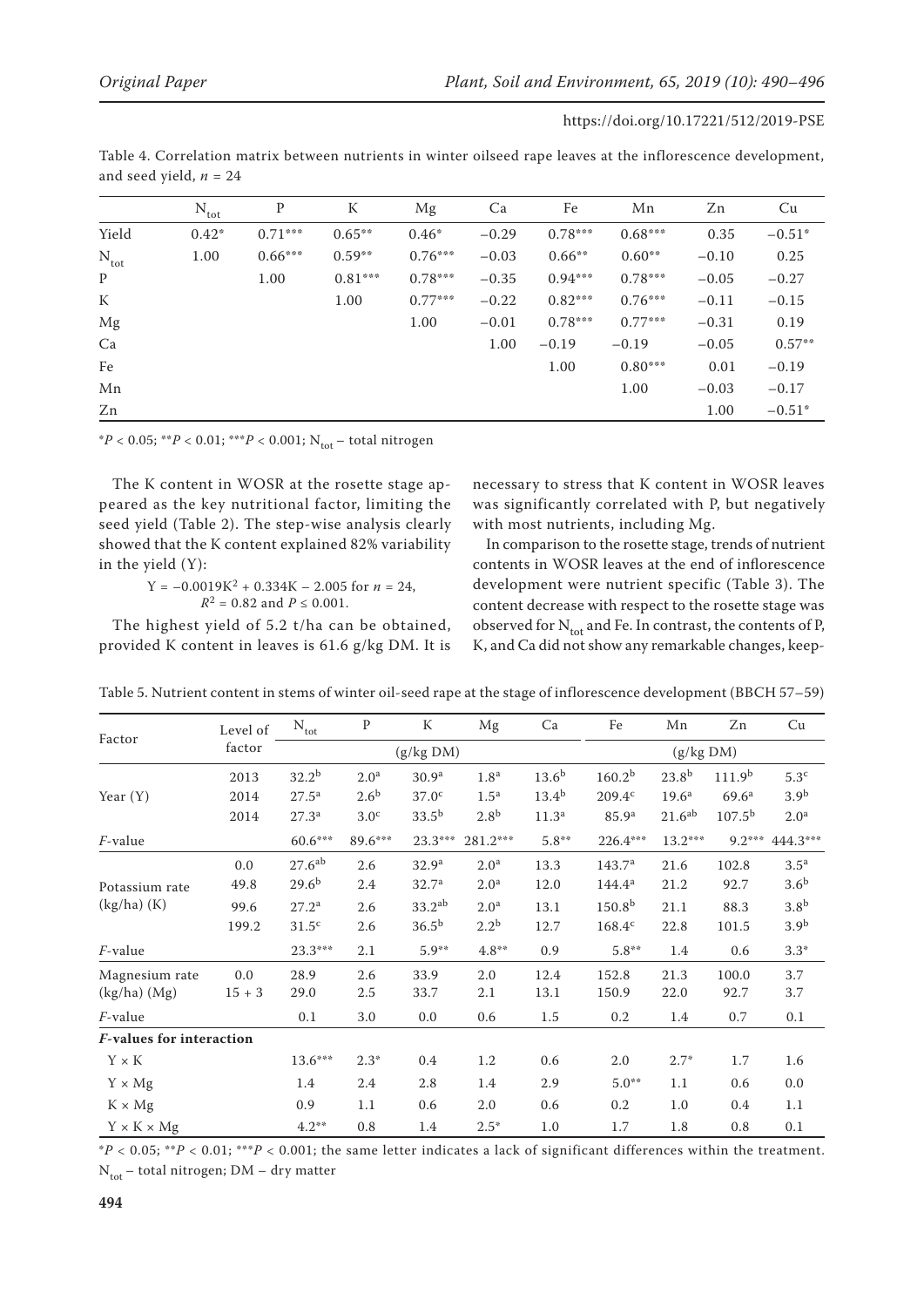| Table 6. Correlation matrix between nutrients in winter oilseed rape stems at the stage of inflorescence develop- |  |
|-------------------------------------------------------------------------------------------------------------------|--|
| ment (BBCH 57–59) and seed yield, $n = 24$                                                                        |  |

|                  | $N_{\text{tot}}$ | P         | К       | Mg        | Ca        | Fe         | Mn       | Zn        | Cu         |
|------------------|------------------|-----------|---------|-----------|-----------|------------|----------|-----------|------------|
| Yield            | $-0.46*$         | $0.73***$ | $0.43*$ | $0.64***$ | $-0.44*$  | $-0.40$    | $-0.18$  | $-0.14$   | $-0.78***$ |
| $N_{\text{tot}}$ | 1.0000           | $-0.45*$  | $-0.11$ | $-0.13$   | 0.28      | 0.21       | $0.42*$  | 0.22      | $0.55***$  |
| P                |                  | 1.00      | $0.45*$ | $0.57**$  | $-0.37$   | $-0.43*$   | $-0.44*$ | $-0.13$   | $-0.87***$ |
| K                |                  |           | 1.00    | $-0.11$   | 0.14      | $0.48*$    | $-0.26$  | $-0.30$   | $-0.22$    |
| Mg               |                  |           |         | 1.00      | $-0.52**$ | $-0.86***$ | 0.28     | $0.49*$   | $-0.73***$ |
| Ca               |                  |           |         |           | 1.00      | 0.50       | 0.17     | $-0.14$   | $0.56***$  |
| Fe               |                  |           |         |           |           | 1.00       | $-0.14$  | $-0.42*$  | $0.64***$  |
| Mn               |                  |           |         |           |           |            | 1.00     | $0.67***$ | 0.33       |
| Zn               |                  |           |         |           |           |            |          | 1.00      | 0.01       |

 $*P < 0.05$ ; \*\* $P < 0.01$ ; \*\*\* $P < 0.001$ ; N<sub>tot</sub> – total nitrogen

ing the same yearly trend. This type of trend indicates a good synchronization between supplies of these three nutrients from soil with the rate of the biomass increase. The increase in the nutrient content during WOSR vegetative growth was recorded only for Cu.

A significant effect of K input on the content of other nutrients was recorded for  $N_{tot}$ , P, Mg, and Zn. The content  $N_{tot}$  and Mg in WOSR leaves increased in accordance to the increasing K rates. The reversed trend was found for P. Contents of all these three nutrients significantly depended on the interaction of  $K \times Mg$  in consecutive years of study. The significant P content decrease in response to the increasing K rates, indirectly indicates that its supply to WOSR plants just before flowering was a yield limiting factor (Table 4). Magnesium application resulted in a significant increase in the content of K, and Ca, but a simultaneous decrease in the Fe content. The stepwise analysis clearly showed that the yield of WOSR, in spite of P shortage, significantly depended on the interaction of Fe and Cu:

$$
Y = 4.02^{**} + 0.022Fe^{***} - 0.3Cu^{**} \text{ for } n = 24,
$$
  

$$
R^2 = 0.71.
$$

The obtained equation informs that at the late stage of inflorescence development, Fe was the nutrient, exerting the strongest limiting impact on yield. This equation explains the response of WOSR to the foliar application of Fe (Grzebisz et al. 2010).

The content of nutrients was also analyzed in WOSR stems (Table 5). The yearly trends of  $N_{tot}$ , P, Ca, and Cu contents followed patterns observed at the rosette stage. Quite opposite trends were recorded for Mg, and Fe. With respect to the trends observed for leaves in BBCH 57–59, the same trends were found for P and Ca. However, P exerted a positive, whereas Ca, a negative impact on the yield (Table 6). A rather opposite trend in the nutrients content with respect to their content in leaves was found for  $N_{tot}$ , Fe, and Zn, which were negatively correlated with the yield. The Cu content was negatively correlated with P and Mg. The negative relationship with yield clearly indicates that Cu content in the first two years was in excess.

The effect of K treatments on the nutrient content was significant for  $N_{tot}$ , K, Mg, Fe and Cu. The progressive impact of the increasing K rates was recorded for K, Mg, Fe, and Cu. The stepwise analysis showed that the content of nutrients in WOSR stems can be used for yield prediction:

$$
Y = 0.94 + 0.065K^{**} + 0.97Mg^{***} - 0.01Zn^{***}
$$
  
for  $n = 24$ , and  $R^2 = 0.89$ .

Among the obtained three regression models, the highest predictive value, based on the *R*2 was found just for stems. This finding clearly explains the view on the stage of inflorescence as the crucial stage for WOSR yield (Weymann et al. 2015). Potassium shortage, which was first revealed at the rosette stage, persisted up to flowering. A shortage of K during this stage can significantly decrease the number of seeds per plant, which is the key yield forming factor (Pan et al. 2017). The limiting effect of Mg on yield corroborates its importance for high-yielding WOSR (Ren et al. 2013, Szczepaniak et al. 2015).

The study clearly showed that insufficient supply of K to WOSR can significantly disturb yield development during vegetative stages of the crop growth. The K deficiency due to its low supply from both soil or fertilizers or negative impact of other factors, like spring frost or drought can